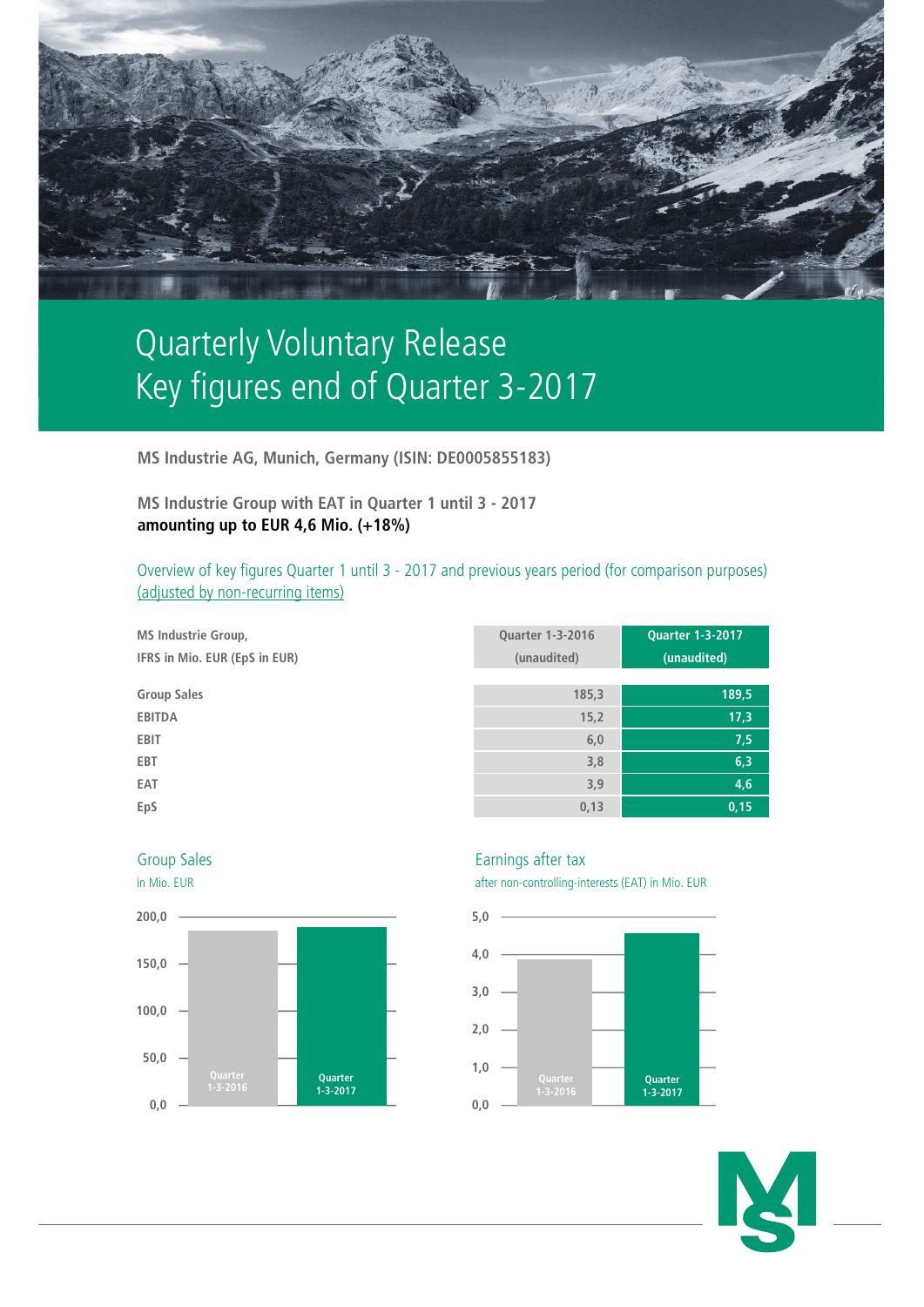

# Munich, November 17, 2017

Dear Shareholders, dear Employees and Business partners,

MS Industrie AG, Munich (ISIN: DE0005855183), based on the audited key figures of overall fiscal year 2016 and the unaudited key figures of 1<sup>st</sup> half of fiscal year 2017, published August 17, 2017, presents on a voluntary base, selected, unaudited, quarterly IFRS-figures for Q1-Q3-2017, according to which Q1-Q3 have been showing a good to satisfactory development on the background of the current economic situation in the most important market segments.

First 9 months of 2017 are - in accordance with expectations - characterized for MS Industrie-Group by a slight sales increase, in comparison to previous year. In Q1-Q3-2017 this is unfortunately not yet the case for the German sites of the group as a total. At the US-site of the Group however, the business has performed market-driven substantially stronger both in comparison with the in total weak  $1<sup>st</sup>$  three quarters of the previous year as well as compared to the very weak 3<sup>rd</sup> quarter of the previous year. The positive business development in the US has been accompanied by the further strengthening of the EUR/USD exchange rate, which unfortunately in Q1-Q3-2017 had a negative effect on the total consolidated comprehensive income by the high volume of US-business.

Both in the **MS-**Powertrain Technology Group, also briefly: "Powertrain", and in the MS-Ultrasonic Technology Group, also briefly: "Ultrasonic", the sales development in Q1-Q3 was slightly different. Turnover of business unit "Powertrain" on the one hand is approximately  $+0.5$  % above the sales of the previous year's period. Thereof turnover of sub-business unit "Powertrain – Diesel" is approximately  $+0.4$  % above the sales of the previous year's period. The sub-business unit "Powertrain – Electro" sales are around  $+0.9$  % above the sales of the previous year's period as well. Turnover of business unit "Ultrasonic" on the other hand is around +5,1 % clearly above the sales of the previous year´s period.

Sales revenues of business segment "Powertrain" made for a percentage of around 79 % and sales revenues of segment "Ultrasonic" made for a percentage of around 21 % to the total consolidated group sales in Q1-Q3-2017.

Order backlogs end of September 2017 amounted to a total of around Mio. EUR 126 (i.e. around +5 % above the average order backlog in the previous year); thereof in the "Ultrasonic"-segment around -15 % below and in the "Powertrain" segment around +13 % above the average order backlog of the previous year.

The performance of MS Industrie-Group in Q1-Q3-2017 was in line with the sales development in a range between satisfactory and good in terms of the essential earnings indicators, particularly earnings before interest, taxes, depreciation and amortization – EBITDA - , operating earnings before interest and tax - EBIT - , earnings before tax - EBT - , earnings after tax - EAT - and last but not least "Earnings per Share" – "EPS" - .

This positive development on one hand must be seen against the fundamentally positive background of a continuously recovering European commercial vehicle market: Registration increase of +3,3 % in Q1-Q3-2017 compared to the same period last year (increase in registrations in Germany: +2,2 %) and of +0,6 % in September 2017 compared to the same month last year, as the recent periodic evaluation, as of October 24, 2017, of well-known "ACEA" ("Association des Constructeurs Européens d´Automobiles", Brussels), again reconfirmed. The European market for heavy commercial vehicles over 16 tons as a part of the total European commercial vehicle market has developed also quite constantly in Europe with a registration increase of +0,4 % in Q1-Q3-2017 compared to the same period last year, (decrease in registrations in Germany: -0,5 %) (Source also: "ACEA", as of October 24, 2017). These figures in total give us furthermore positive expectations, especially considering the fact that 2015 and 2016 have been satisfactory years for the entire European commercial vehicle industry at best.

The US market for medium-duty and heavy-duty trucks in terms of order income as well increased in September 2017 year on year, seasonally adjusted, with approximately +8,7 %, as, for example, from the current statistics of the private research firm "ACT" ("Americas Commercial Transportation Research, Co., LLC") can be read. In the meantime, this trend applies also to MS Industrie-Group (increase in "NAFTA"-sales Q1-Q3-2017: +11,4 %) with its main customer Detroit Diesel Corporation / Daimler in North America, which sales have also significantly increased by approximately 44 % in Q3-2017. This indicates even more, that the slow and moderate market recovery scenario on the US-heavy-dutytruck-market which was the basis for the company´s planning and forecast process at the beginning of the year, with an assumption of "class 8"-sales totaling min. 240.000 units on the US-market as a whole in current year 2017, will be probably fulfilled. Indeed, the most important market-recovery impact is still expected for the 4<sup>th</sup> quarter of the year 2017 and for 2018.

Important long- and short-term revenue drivers, such as the worldwide long term basic trend towards more transport of goods on the road, the new "Greenhouse Gas Regulation II" (2017-2027) in the US, which entered into force in fiscal year, but also medium-term catch-up effects against the background of a fundamentally relatively aged truck fleet in Europe and the US, should further lead to increased demand. On this background, Daimler USA also expects an increase in new registrations, and thus higher unit numbers, from 2018 at the latest.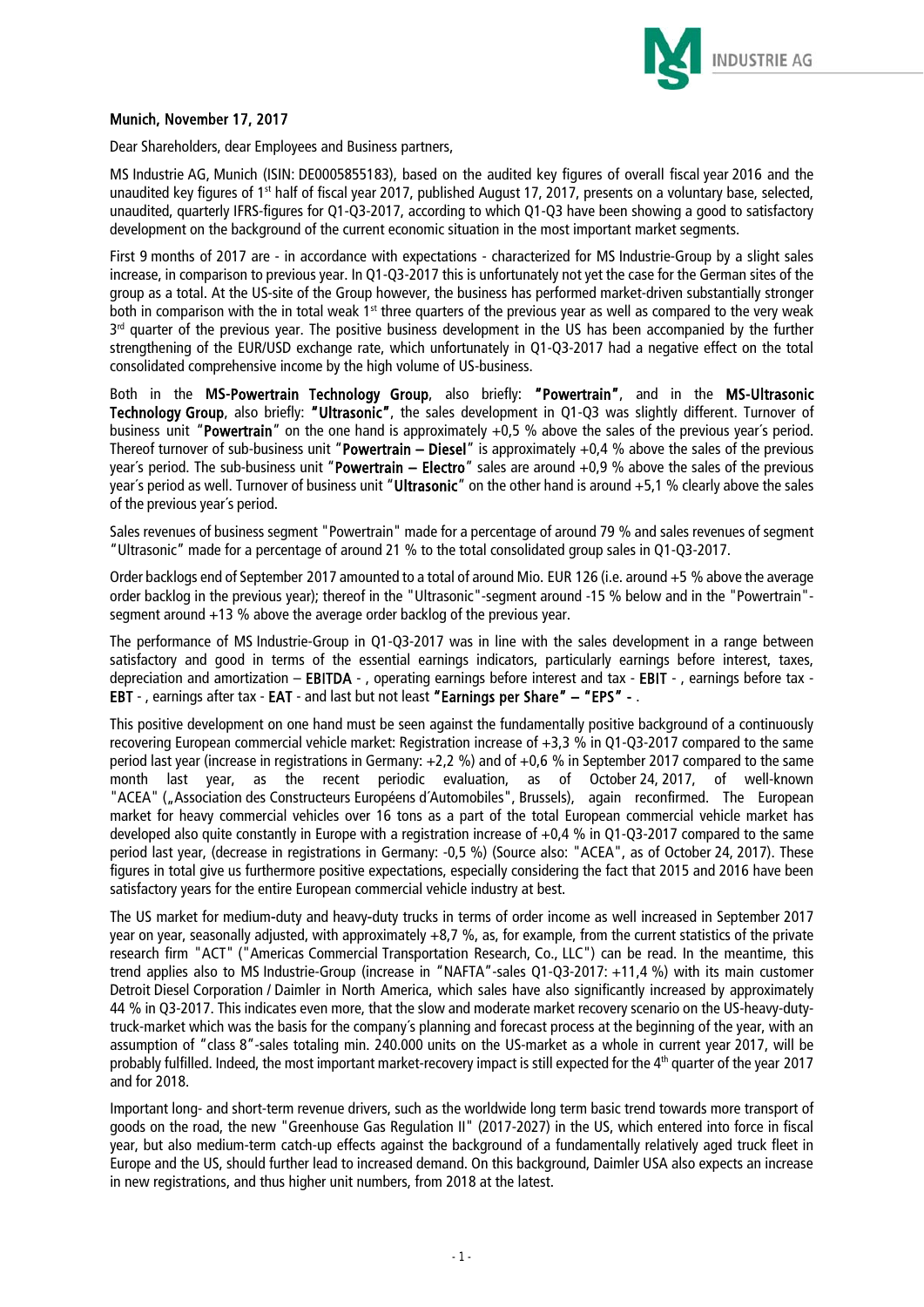

## Key figures and developments are as follows:

Total adjusted consolidated revenues of MS Industrie-Group in the reporting period are at Mio. EUR 189,5 (prev. Mio. EUR 185,3), and therefore slightly above the level of the previous year's revenues in Q1-Q3.

#### MS Industrie AG generated,

for **Q1-Q3 2017** in the Group:

Accumulated adjusted earnings before interest, taxes, depreciation and amortization - EBITDA - in the amount of Mio. EUR 17,3 (prev. Mio. EUR 15,2)

and for **Q3-2017**, only, in the Group:

Adjusted earnings before interest, taxes, depreciation and amortization - EBITDA - amounting to Mio. EUR 6,8 (prev. Mio. EUR 4,6).

#### Key figures for Q3-2017 (July to September 2017), substantially adjusted by non-recurring items of previous year´s period as specifically described below, are as follows:

Non-Recurring Items with an influence on profit and loss in previous year's period were essentially relocation costs of the "Powertrain"-division of MS Industrie-Group to the new premises in Trossingen in the amount of around Mio. EUR -0,1. These items had an influence on the period´s profit and loss and are therefore adjusted in the following key figures.

Total adjusted Consolidated Revenues for Q3 amount to Mio. EUR 65,5 (prev. Mio. EUR 58,5).

Adjusted earnings before interest, taxes, depreciation and amortization - **EBITDA** – in Q3 amount to Mio. EUR 6,8 (prev. Mio. EUR 4,6). Adjusted operating earnings before interest and tax - EBIT - in Q3 amount to Mio. EUR 3,6 (prev. Mio. EUR 1,5). Adjusted earnings before income tax - EBT - amount to Mio. EUR 3,2 (prev. Mio. EUR 1,1) and the adjusted result after taxes and minority interests - EAT – amounts to around Mio. EUR 2,1 (prev. Mio. EUR 1,9).

## Key figures for the 1st 3 quarters of 2017 (January to September), substantially adjusted by non-recurring items of previous year´s period as specifically described below, are as follows:

The previous year's sales revenue included reimbursements incurred from currency losses from procurement processes with predefined suppliers of around Mio. EUR 1,8.

Non-Recurring Items with an influence on profit and loss in previous year´s period are essentially net reimbursements incurred from the fiscal year´s 2015 and 2016 currency losses from procurement processes with predefined suppliers of a balance of around Mio. EUR +0,5 net, which are reflected in sales revenues (Mio. EUR +1,8) and cost of materials (Mio. EUR --1,3), and reimbursements incurred from fiscal year´s 2015 costs arising from the insolvency of a supplier in the amount of Mio. EUR +0,7 (cost of materials) as well as relocation costs of the "Powertrain"-division of MS Industrie-Group to the new premises in Trossingen in the amount of around Mio. EUR -1,2. All amounts before tax. These items have an influence on the previous period´s profit and loss and are therefore adjusted in the following key figures.

Adjusted, cumulative total revenues in the 1st 3 quarters of 2017 amount to Mio. EUR 189.5 (prev. Mio. EUR 185.3). with +2,3 % being slightly above the previous year's first 3 quarters and in line with plan.

Total **Factory Output**, inclusive positive changes in inventory, totaling to around Mio. EUR 2,1 (prev. Mio. EUR 2,5), is Mio. EUR 191,6 (prev. Mio. EUR 187,8) and with +2,0 % also above previous year´s period output as well.

In the regional sales market USA / Canada ("North America") the achieved revenues in Q1-Q3-2017 are totaling Mio. EUR 68,5 (prev. Mio. EUR 61,5) in absolute terms. Thus around 36 % (prev. 33 %) of consolidated total revenues of the MS Industrie-Group in Q1-Q3-2017 with a slight increase have again been achieved in the North-American market.

In absolute terms, total sales in the "Asia / Pacific" region and in the "Other Americas" in Q1-Q3-2017 together now account for around Mio. EUR 3,5 (prev. Mio. EUR 3,4), according to plan low and stable, in line with the current economic weaknesses manifested in South American business regions. Our percentage sales volume in the "Asia / Pacific" region and in the "Other Americas" in Q1-Q3-2017 in total stays stable by around 2 % (prev. 2 %) of consolidated sales.

Adjusted gross profit amounts to Mio. EUR 90,7 (prev. Mio. EUR 87,7) slightly above previous vear's period. The adjusted gross profit margin has also increased slightly by 0,6 percentage points from 47,3 % to 47.9 %.

Adjusted earnings before interest, taxes, depreciation and amortization - EBITDA – in Q1-Q3 amount to Mio. EUR 17,3 (prev. Mio. EUR 15,2), adjusted operating profits before interest and tax - EBIT - amount to Mio. EUR 7,5 (prev. Mio. EUR 6,0). Adjusted profits before income tax - EBT – in the group in Q1-Q3 amount to around Mio. EUR 6,3 (prev. Mio. EUR 3,8). The results after taxes and minority interests - EAT - in Q1-Q3 amount to around Mio. EUR 4,6 (prev. Mio. EUR 3,9).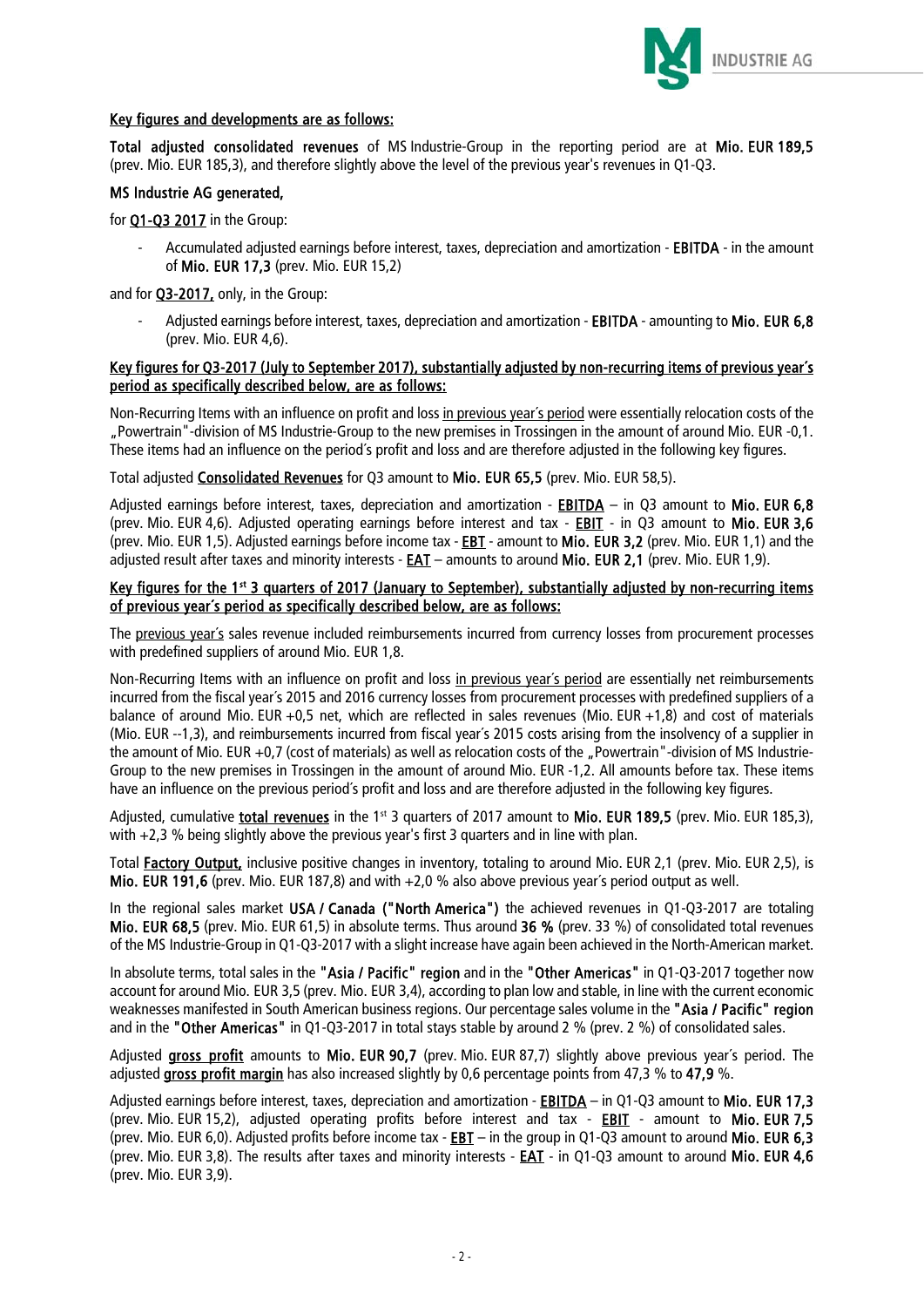

The difference between earnings before tax (EBT) and net profit after tax (EAT) in Q1-Q3 is primarily due to current tax expense amounting to Mio. EUR 1,6 and deferred tax expense amounting to Mio. EUR 0,2 (Previous year: Deferred tax income Mio. EUR 1,1, of which in previous years period Mio. EUR 1,5 deferred tax income arose from the granting of deferred tax credits to the US-daughter company MS Industries USA for previous years. In addition, current tax expenses were incurred, amounting to Mio. EUR 1,0 in previous years period).

Total Consolidated Comprehensive Income for Q1-Q3-2017 before adjustments amounts to Mio. EUR 2,7 (prev. Mio. EUR 3,0). The difference between earnings after tax (EAT) and the total comprehensive income after income taxes in Q1-Q3 primarily results from foreign currency translation differences (EUR-USD) recognized in other comprehensive income ("OCI") without profit impact in a total amount of Mio. EUR -2,2 (prev. Mio. EUR -0,8).

Adjusted **Earnings per share - "EPS"** - in Q1-Q3-2017 attributable to the shareholders of the parent company MS Industrie AG in accordance with IAS 33 amount to EUR 0,15, based on the weighted average number of shares issued until September 30, 2017 (29,9 million shares (basic and diluted); in previous period adjusted earnings per share basic and diluted amounted to EUR 0,13 (based on the weighted average number of 29,8 million shares)).

As at September 30, 2017, Cash and cash equivalents in the group amount to Mio. EUR 5,6 (December 31, 2016: Mio. EUR 4,1). Liquid funds as at September 30, 2017 amount to Mio. EUR -4,7 (December 31, 2016: Mio. EUR +0,9), this means a decrease compared to the ending balance of 2016 by Mio. EUR -5,6. The decrease in liquid funds is mainly due to a significant increase in accounts receivable at the end of the period, which is adding to the planned negative cash flows from investing activities as well as financing activities.

The Group's equity ratio has decreased slightly compared with December 31, 2016 and as at September 30, 2017 amounts to 32,8 % (December 31, 2016: 33,7 %), while the total assets have been increasing by 8,2 %. The slightly decreased equity ratio - beside the positive total comprehensive income - is primarily due to the significant increase in total assets. The increase in total assets is primarily due to a reporting date driven working capital build-up in the MS Industrie-Group. In absolute figures, **equity and non-controlling interests** have significantly increased by Mio. EUR 2,7 to Mio. EUR 54,5 (December 31, 2016: Mio. EUR 51,8).

The number of employees in the group continued to increase up to 1.156 permanent employees as at September 30, 2017 according to plan, compared to 1.114 permanent employees as at December 31, 2016.

In Q1-Q3-2017 there have been no changes in the consolidated group structure compared to December 31, 2016.

For the entire fiscal year 2017 MS Industrie-Group is planning to reach a slightly increased industrial consolidated turnover of around Mio. EUR 240, as described in the forecast report of the annual management report 2016 and the half year management report 2017. For the entire fiscal year 2017 also, according to the forecast in the annual management report 2016, an unchanged level of the adjusted key earnings ratio EBITDA is expected, while the key earnings ratios EBIT and EBT (excluding non-recurring items) are expected to increase due to a decrease in amortization and interest expenses. Gross profit margin in 2017 is expected to decrease, EBIT-margin is expected to increase above the 2016 level. Due to an increase in tax expenses in 2017 we expect EAT and earnings per share on the level of 2016 and thus also a considerable increase in consolidated shareholder´s equity. For the entire fiscal year 2017 it is still expected, that cash flows from operating activities (excluding non-recurring items) develop slightly better than in the previous year. Regarding the net cash used in investing activities it is assumed that the amounts are unchanged to previous year. The debt levels until the end of fiscal year 2017 should be reduced further and the equity ratio increased considerably as a result of all measures initiated.

It is assumed that in the current situation the described objectives for 2017 will be achieved with exception of the following forecast improvements: According to actual forecasts a distinctly increased total industrial consolidated turnover amounting to around Mio. EUR 250 with a distinctly increased EBITDA and a slightly increased EAT and slightly increased earnings per share are expected.

This voluntary quarterly release contains forward-looking statements based on current estimates of the management regarding future developments. Such statements are subject to uncertainties and risks which cannot be influenced by MS Industrie AG. If such risks or uncertainties materialize, or assumptions on which these forward-looking statements are based should prove incorrect, then actual results may be materially different from the results in these voluntary statements explicitly defined or implicitly contained. It is neither intended by MS Industrie AG, nor does MS Industrie AG assume any obligation to update any forward-looking statements to reflect events or circumstances after the date of this voluntary quarterly release. Neither MS Industrie AG nor a company affiliated with MS Industrie AG nor directors, managing directors, board members, employees or consultants of the Company, nor any other person assumes express or implied representations or warranties as to the completeness of the data contained in this voluntary quarterly release. Neither MS Industrie AG nor one of its affiliated companies nor an aforementioned person shall have any liability whatsoever for any losses arising directly or indirectly from the use of this voluntary quarterly release. Possible errors or incompleteness of the information do not constitute warranties, either with regard to direct or indirect damage or